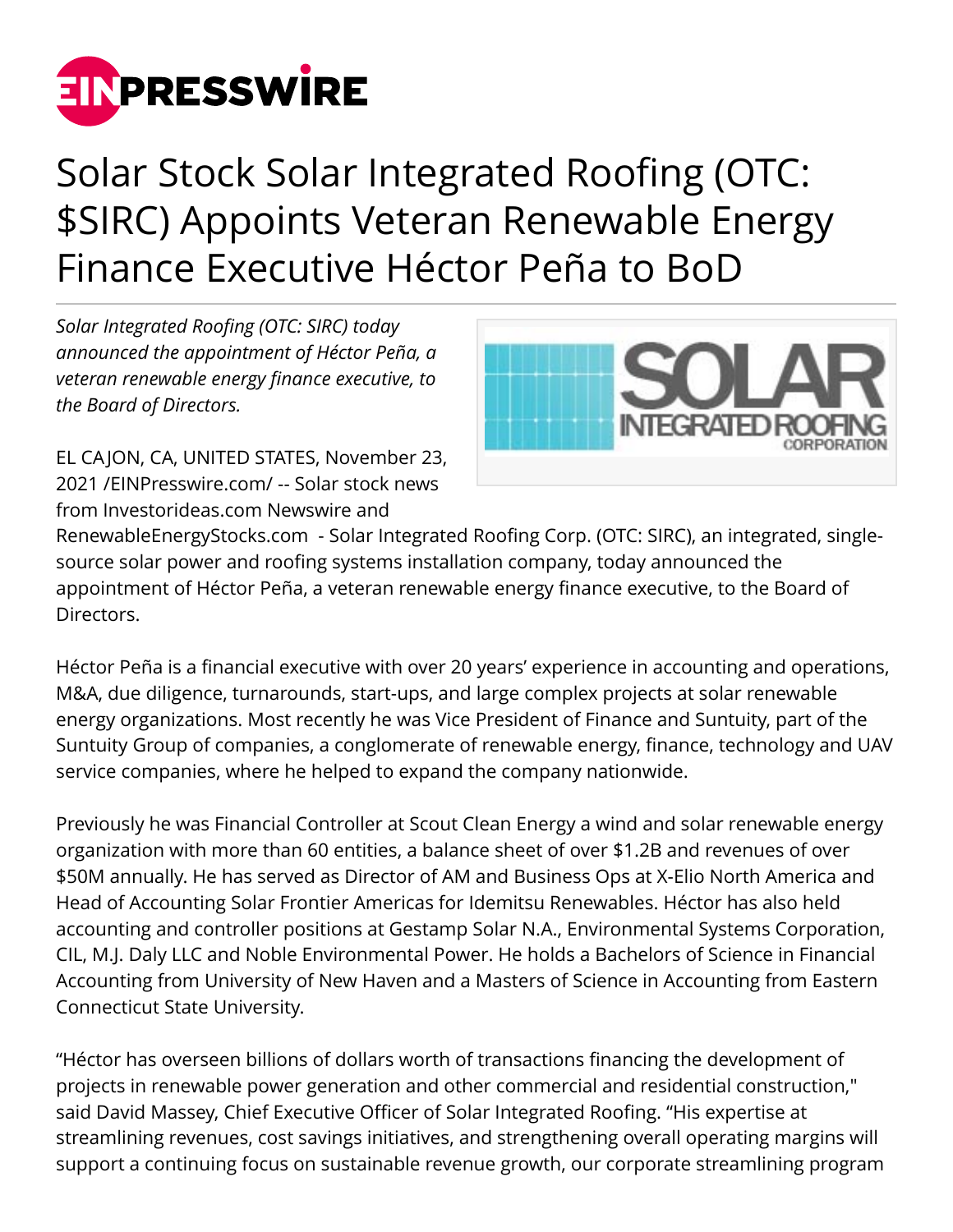to decrease costs and further realize cost synergies across our family of companies, and goal to achieve profitability in the near-term.

"With this additional independent board member appointed, we now qualify to apply to uplist to the OTCQB. We are privileged to welcome Héctor to the Board and look forward to his contributions to help us increase the breadth and depth of our reach as a Company, positioning us to continue to create value for our shareholders," concluded Massey.

## About Solar Integrated Roofing Corp.

Solar Integrated Roofing Corp. (OTC:SIRC), is an integrated, single-source solar power and roofing systems installation platform company specializing in commercial and residential properties throughout the United States. The Company serves communities by delivering the best experience through constant innovation & legacy-focused leadership. The Company's broad array of solutions include sales and installation of solar energy systems, battery backup and electric vehicle (EV) charging stations to roofing, HVAC and related electrical contracting work. For more information, please visit the Company's website at [www.solarintegratedroofing.com](http://www.solarintegratedroofing.com) or join us on Twitter, Facebook or Discord.

## Forward-Looking Statements

Any statements made in this press release which are not historical facts contain certain forwardlooking statements; as such term is defined in the Private Security Litigation Reform Act of 1995, concerning potential developments affecting the business, prospects, financial condition and other aspects of the company to which this release pertains. The actual results of the specific items described in this release, and the company's operations generally, may differ materially from what is projected in such forward-looking statements. Although such statements are based upon the best judgments of management of the company as of the date of this release, significant deviations in magnitude, timing and other factors may result from business risks and uncertainties including, without limitation, the company's dependence on third parties, general market and economic conditions, technical factors, the availability of outside capital, receipt of revenues and other factors, many of which are beyond the control of the company. The company disclaims any obligation to update the information contained in any forward-looking statement. This press release shall not be deemed a general solicitation.

Investor Relations Contact: Lucas A. Zimmerman **Director** MZ North America Main: 949-259-4987 SIRC@mzgroup.us [www.mzgroup.us](http://www.mzgroup.us)

Paid News -Disclaimer/Disclosure: Investorideas.com is a digital publisher of third party sourced news, articles and equity research as well as creates original content, including video, interviews